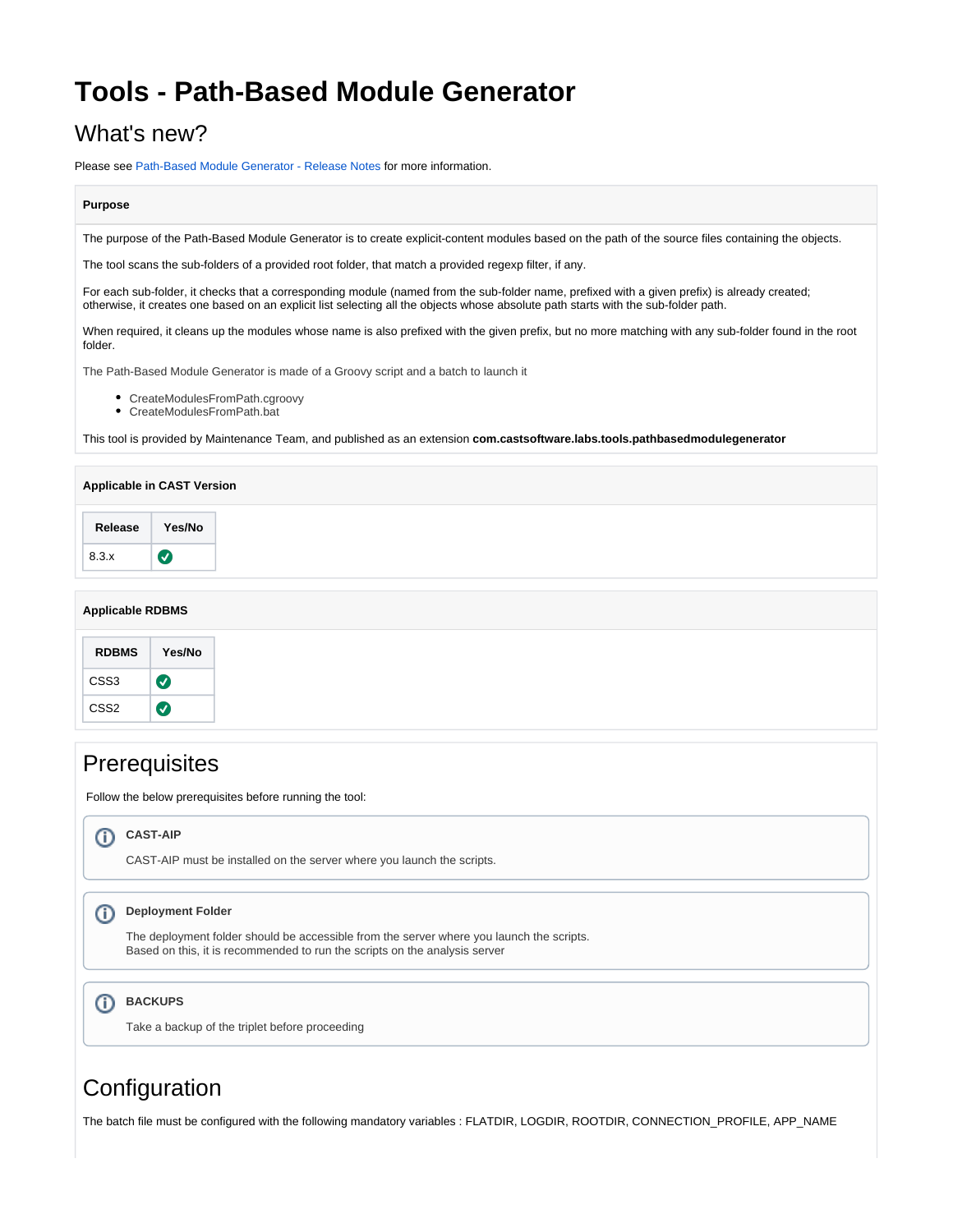There are optional variables : MODULE\_PREFIX, PATH\_FILTER, CLEANUP

#### **Configuration - CreateModulesFromPath.bat**

REM Mandatory set "FLATDIR=<CAST AIP Installation PATH>" set "LOGDIR=<Path to the log folder>' set "ROOTDIR=<Modules Root Path>" set "CONNECTION\_PROFILE=<Connection Profile>" set "APP\_NAME=<Application Name>"

REM Optional set MODULE\_PREFIX=<Module Prefix> set "PATH\_FILTER=<Path Filter>" set CLEANUP=<YES or NO>

FLATDIR must be set to the CAST Installation path LOGDIR must be set to the folder where the log file should be generated ROOTDIR must be set to the root folder (folder whose all subfolders will be scanned) CONNECTION\_PROFILE must be set to the connection profile to the application APP\_NAME must be set to the application name

MODULE\_PREFIX is a string added at the beginning of subfolder names in order to build module names PATH\_FILTER is a regular expression to match for a subfolder name to generate a module CLEANUP : if true, all existing modules that begin with the MODULE\_PREFIX and do not match a subfolder name will be deleted

#### NB:

- ROOTDIR should be the deployment folder or one of its sub-folders
- If MODULE\_PREFIX is not defined, then CLEANUP option is automatically disabled. This is to avoid accidentally removing modules that were not generated by this tool
- If CLEANUP option leads to delete all user-defined modules (typically when user sets ROOTDIR to an empty folder), then a Full-Content Module is automatically generated and full-content mode is activated.

### Generate Path-Based Explicit-Content Modules